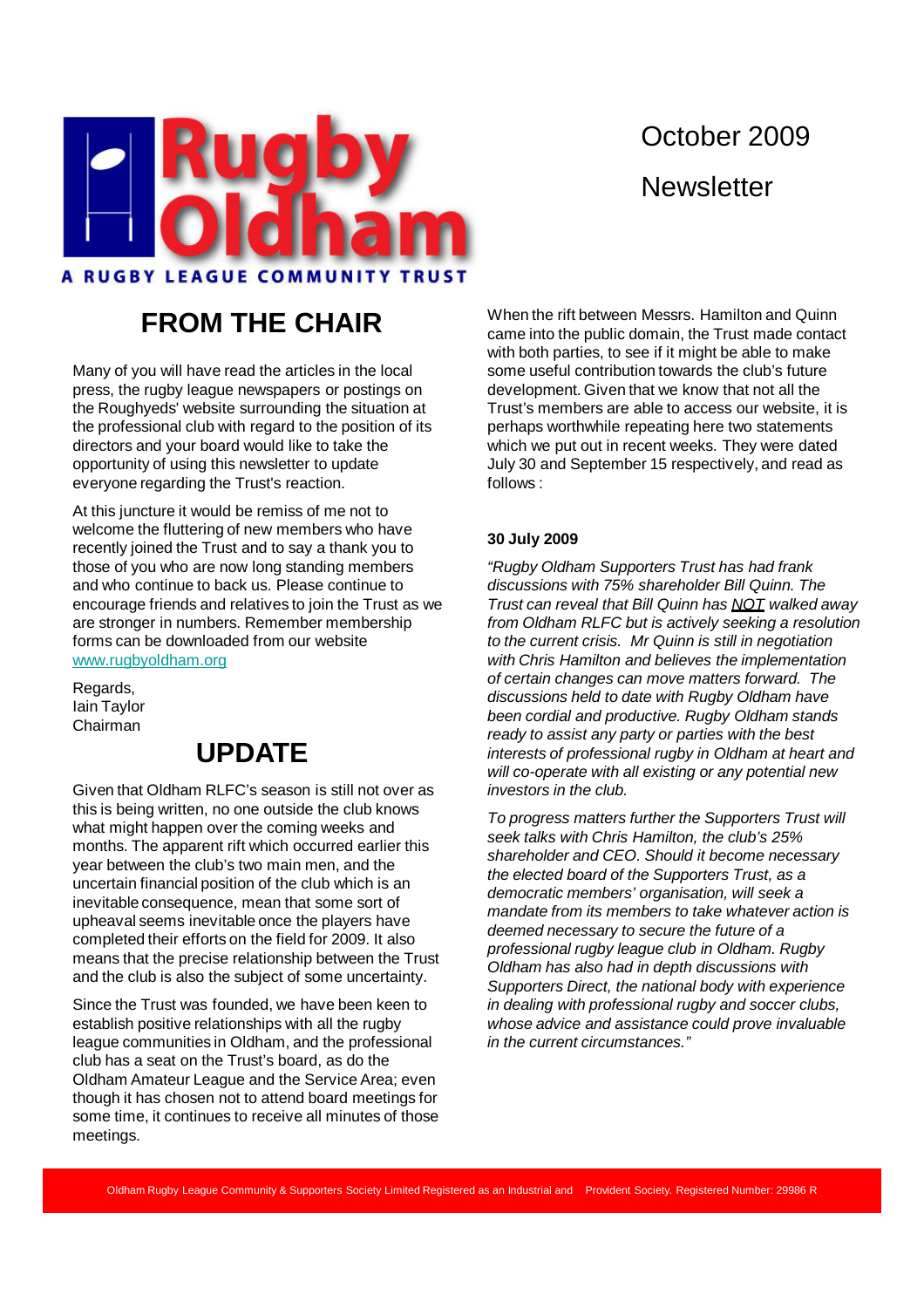# **UPDATE (CONT)**

#### **15 September 2009**

"Given some rumours, questions and accusations which have been circulating recently amongst some members of the rugby league community in Oldham, the board of the Trust felt that it was sensible that we should get back in touch with our members, to clarify the situation.

In response to an approach to him from the Trust, after a meeting had been held with Bill Quinn, Chris Hamilton replied to Rugby Oldham on August 20. He explained that, because of the current uncertainty about the direction and structure of the club going forward, there was no benefit in he and the Trust holding the suggested meeting until things became clearer. This we fully understood, and this continues to be the position. He also informed us that he had held a positive meeting with Laura Harrison of Supporters Direct - the national body which represents supporters' trusts throughout the country - and that, in his opinion, once the current situation is resolved, then 'there is plenty we can work on together'.

The position of the Trust overall remains as it was previously. We are in existence as a group of people who have the furtherance of the sport of rugby league in Oldham as our aim, whether that be at professional level or in relation to amateur and youth RL – and the fact that Rugby Oldham's membership is greater than that of any of the other RL supporters' trusts in existence perhaps says something both about the town and about the way the Trust has attempted to represent the views of its rugby league community since it was formed. Members of the Trust have no other 'agenda' than that. We continue too, to be of the belief that the best single way of ensuring the future success of the game at all levels in Oldham would be for there to be a community-owned RL-dedicated stadium in the town, the pursuit of which objective, of course, was the primary focus and motivating force behind those who first mooted the idea of the Trust.

It follows that the Trust's aims stand completely separate from who happens to be owning and/or operating the town's professional club at any particular moment in time. If it is felt that as an organisation we may be able to help in furthering the success of the pro club, then we are very happy to attempt to do so. It was with such a mind-set that we first had talks with Bill Quinn in July, and also engaged in the communication with Chris Hamilton which is outlined above.

We will continue to be similarly willing to engage in discussions with any relevant party as this season moves to a conclusion over the coming days or weeks. In addition, we will not commit the Trust to any particular action without first seeking a relevant mandate from our members beforehand, as we are constitutionally bound to do."

Although we were disappointed when our efforts to help to generate a community ground were at least temporarily scuppered by the club a couple of years ago, we have continued to try to build a good relationship with it, and the success of these efforts was reflected by the fact that the Trust has been the principal sponsor of the club's Reserves side during the past two seasons. No doubt there will be developments both at the club and in the area of the relationship between the town's pro club and the Trust in the near future. All we can really say at this stage is that we will endeavour to keep our membership as fully informed as we can.

### **SUPPORTERS DIRECT**

Three representatives of Rugby Oldham attended the inaugural meeting of Supporters Direct's dedicated Rugby League section along with representatives of Bramley Buffaloes, Warrington Wolves, Salford City Reds, Swinton Lions, Hornets R.L. , Doncaster and Halifax Supporters Trusts on August 26th.

Useful contacts were made and ideas exchanged. Some interesting insights were gained into relationships between the Supporters Trusts and the professional clubs.

In two cases, of course, the Supporters Trusts actually run the clubs, namely Bramley and Hornets R.L. In the event that Oldham R.L.F.C.(1997) ceased trading – God forbid – their experiences would be a valuable template for Rugby Oldham should we ever become involved in trying to revive a professional presence in the town. Given the number of soccer clubs now run by Supporters Trusts, notably Stockport County and F.C.United in our area, the Supporters Trust business model is clearly one way to go.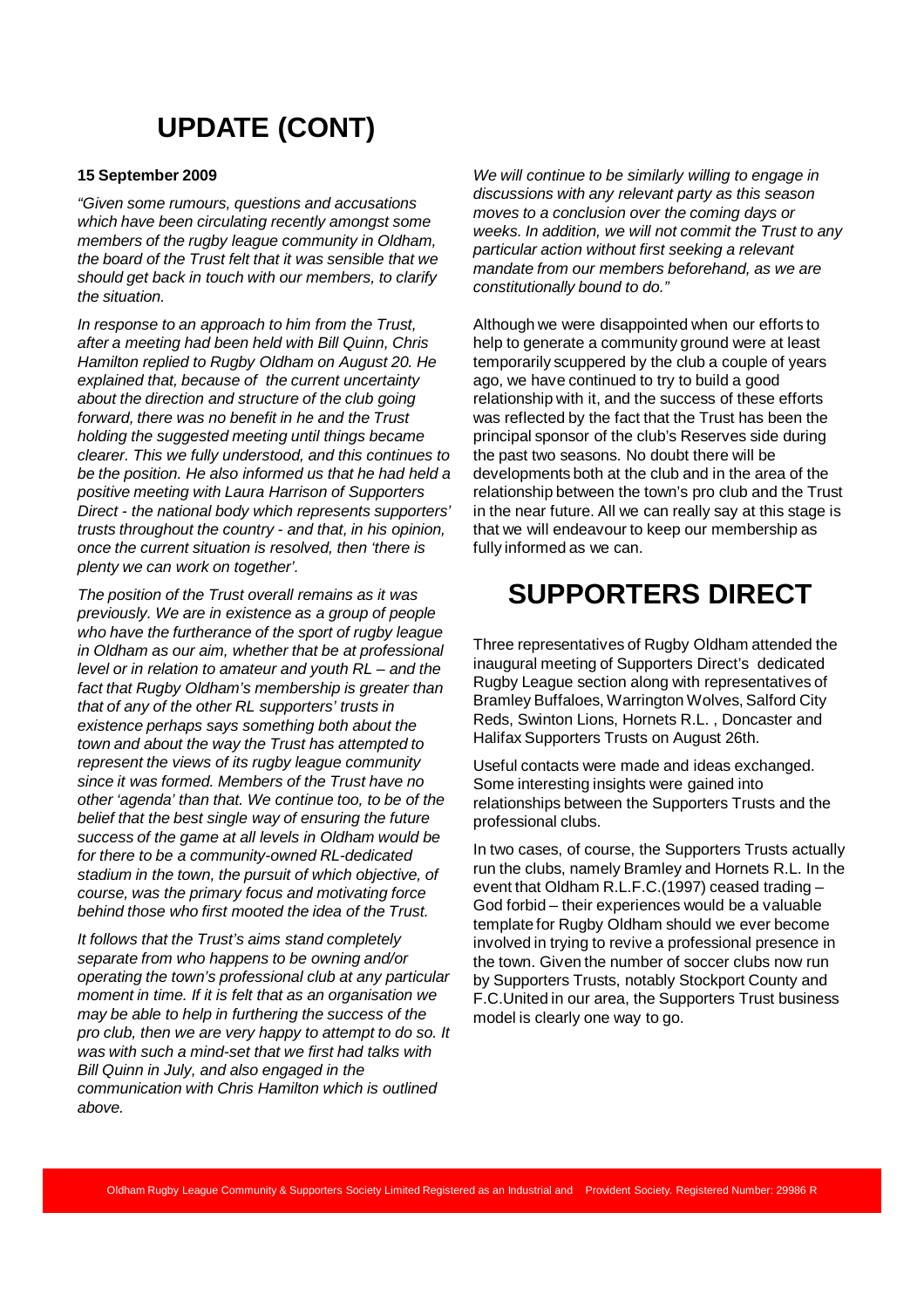# **SUPPORTERS DIRECT (CONT)**

The Supporters Trusts at Salford, Halifax and Warrington all enjoy good relations with their respective pro. clubs. All contribute financially to the parent club and in return get support from the coaches and players at their functions. However, Widnes are totally unco-operative and want nothing to do with the Supporters Trust which, consequently, centres its work on community projects. Doncaster is a newly established Trust and is waiting on events to see what role it can play in a revived club.

Meanwhile Swinton Trust holds shares in the pro. club and last year, when the Board proposed a relocation from Sedgeley Park to Darwen of all places, the Trust successfully blocked the idea.

Finally, we discovered that with a membership of over 300 Rugby Oldham is the largest such organization in R.L.

Geoff Cooke

Media & Community Relations Officer

# **RUGBY OLDHAM AMATEUR CHALLENGE**

The prestigious RUGBY OLDHAM CHALLENGE won last time around by Saddleworth Rangers is again being competed for by the Higginshaw, Hollinwood, Rochdale Cobras, Saddleworth Rangers, St Annes and Waterhead clubs during the 2009-10 season.

Each of the six sides are eligible to pick up points from every league match in which they play. Because clubs compete in different competitions - Higginshaw and Cobras in the North West Counties, Hollinwood in the Pennine and Saddleworth Rangers, St Annes and Waterhead in the National Conference leagues a mini-league will again be created.

Points are awarded as follows:

3 points for a win

2 points for a draw

1 bonus point for a loss by 12 points or less

There are also extra bonus points for both defensive and attacking prowess:

1 extra bonus point is awarded for every 10 points scored in a game.

1 bonus point for conceding 30 points or below.

2 points for conceding 20 points or below.

3 points for conceding 10 points or below.

In the event of clubs playing an uneven amount of fixtures at the end of the season points totals will be adjusted on a percentage basis.

Again, just as last season, league matches for the forthcoming weekend are formatted in a RUGBY OLDHAM advert printed each Thursday in the Oldham Evening Chronicle. League tables are also printed along with match reports and other features.

Spice is added by the Man - of - Steel competition worth £500 to the winner again being sponsored this season by local builders' merchants **JOSEPH PARR (ALCO) LTD.**

**There's a long way to go but the latest RUGBY OLDHAM CHALLENGE league table looks like this:**



| <b>Rugby Oldham Amateur Club Challenge</b> |                |                |                              |                |                              |                |                |                |
|--------------------------------------------|----------------|----------------|------------------------------|----------------|------------------------------|----------------|----------------|----------------|
| <b>Team</b>                                | ΙP             | W              | D                            | L              | $($ u12 $)$                  | <b>ABP</b>     | <b>DBP</b>     | <b>Tot</b>     |
| <b>Saddlew orth Rangers</b>                | $\overline{4}$ | $\overline{4}$ |                              |                | $\qquad \qquad \blacksquare$ | 12             | $\overline{7}$ | 31             |
| <b>Rochdale Cobras</b>                     | 3              | $\overline{2}$ | $\overline{a}$               | 1              | 1                            | 15             | 6              | 28             |
| <b>St Annes</b>                            | 3              | $\overline{2}$ | ٠                            | 1              |                              | 10             | $\overline{4}$ | 20             |
| Higginshaw                                 | 3              | 1              | $\qquad \qquad \blacksquare$ | $\overline{2}$ | $\overline{2}$               | $\overline{4}$ | $\overline{4}$ | 13             |
| <b>Hollinwood</b>                          | 3              |                | $\qquad \qquad \blacksquare$ | 3              | ٠                            | 3              | -              | 3              |
| Waterhead                                  | $\overline{2}$ |                |                              | $\overline{2}$ | 1                            | 1              |                | $\overline{2}$ |
| ABP = Attacking Bonus Points               |                |                |                              |                |                              |                |                |                |
| $DBP = Defensive Bonus Points$             |                |                |                              |                |                              |                |                |                |
| Table after games on 21/09/09              |                |                |                              |                |                              |                |                |                |